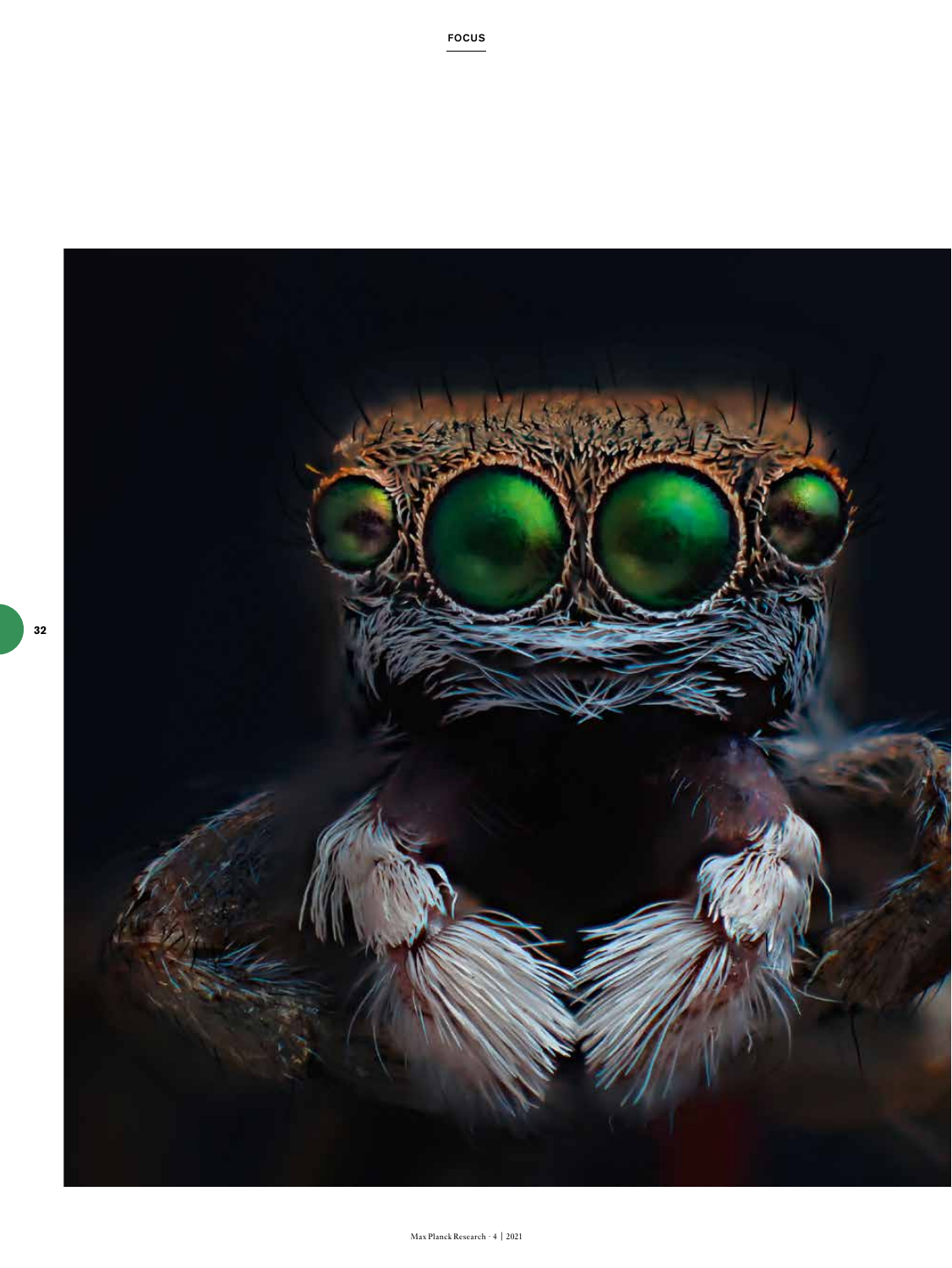

IN THE WEB OF FEAR

*TEXT: LAURA BECK* 

People who run away screaming from tiny spiders are often ridiculed by their peers. But a pronounced fear of spiders is anything but funny if you're the person affected. Florian Binder, a member of Victor Spoormaker's research group at the Max Planck Institute of Psychiatry in Munich, is using virtual reality to gain a better understanding of anxiety disorders and to develop a standard therapy. The author tried it out on herself to find out how it works.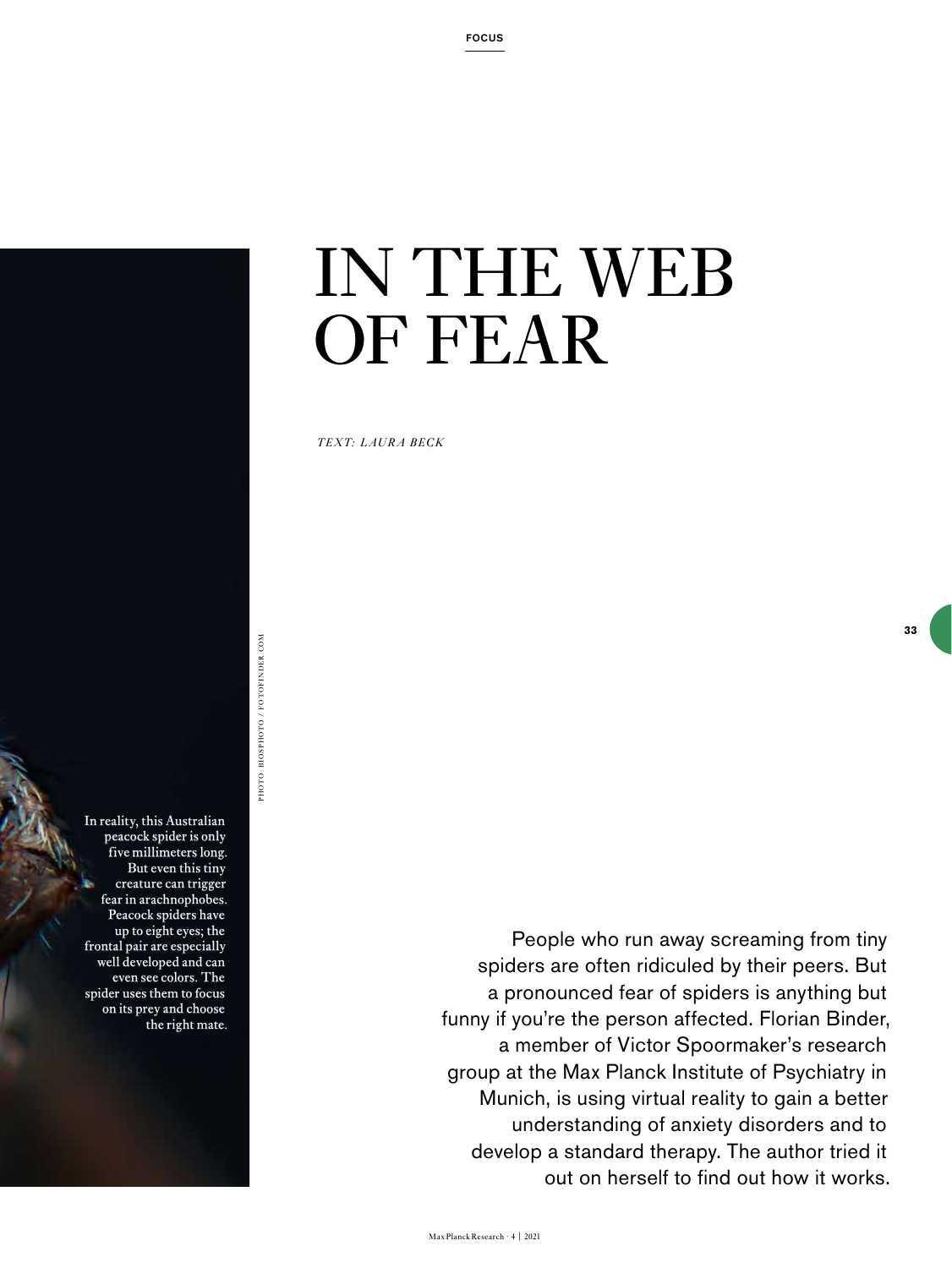

A virtual reality headset transports Florian Binder's colleague Dorothee Pöhlchen into another world. Her movements are measured by acceleration sensors attached to her body, and then a computer translates them into movements of her virtual body.

PHOTOS: STEFANIE AUMILLER FOR MPG PHOTOS: STEFANIE AUMILLER FOR MPC

"In the future, anxiety sufferers could receive fully automated treatment by entering virtual reality in their own homes."

*FLORIAN BINDER*

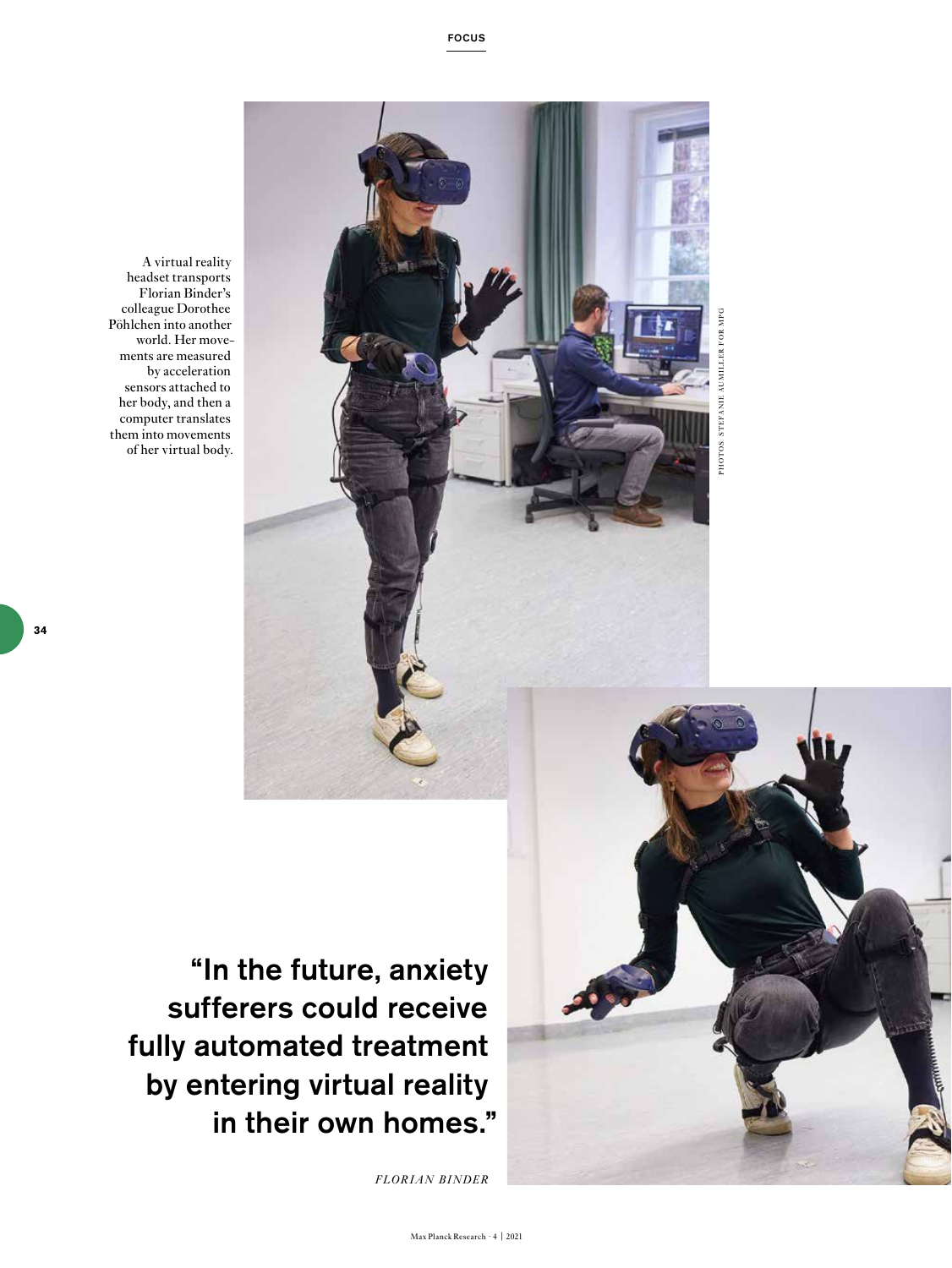- *You usually don't have to make a lot of excuses for being afraid of spiders. After all, almost everyone is a little bit nervous about these eight-legged creepy-crawlies. Not pleasant, maybe rather annoying – but not that bad, you might think.*
- *But what about when this unease becomes downright panic? Like it does with me? When I'd rather sleep on the couch than walk past a spider into the bedroom? When the sight of a spider drives practically every other thought out of my head? That's when fear of spiders, also known as arachnophobia, becomes a burden. And not just that – it can even put me in danger, for example if a spider lowers itself from the sun visor of my car and I am so overcome by panic that I can only just manage to pull over to the side of the road. This phobia causes accidents every year, some of them serious. Arachnophobia can therefore become a real problem for those affected.*
- Florian Binder is a doctoral researcher in the group led by Victor Spoormaker at the Max Planck Institute of Psychiatry. Although the reactions of arachnophobes may seem excessive to outsiders, he doesn't dismiss the phobia as irrational. Instead, he asks himself whether a behavior is adaptive, i.e. whether it could be useful for survival. After all, people have good reason to be afraid of spiders. A bite from a *Phoneutria nigriventer*, for example – commonly known as a Brazilian wandering spider – is so poisonous that it can kill a human adult. When the Voluntary Fire Department in Lauterbach in the German federal state of Hesse were called out to deal with one at the beginning of 2021, they could not be blamed for not daring to catch the spider alive and finishing it off with a fire extinguisher instead.

### Measuring an emotion

- Anxiety disorders, which include phobias, are the most common type of psychiatric disorder – around a quarter of the population will develop an anxiety disorder at some time in their lives. The most common of these are specific phobias, i.e. the fear of a specific object or situation. Spoormaker's team aims to understand phobias better and to make their symptoms measurable. Fear of spiders is particularly suitable as a research object, since it is the most common phobia in Germany. Moreover, it is directed at a specific object. Women are affected five times as often as men.
- Florian Binder is testing people with and without arachnophobia for his study. His experiment is a pioneering project: for the first time, researchers are studying the behavior and movements of phobia sufferers who are completely immersed in virtual reality. This enables Binder – who is an information scientist, mathematician and psychologist – to program environments that may be only virtual but that trigger real emotions, like fear of spiders or heights. And he can then measure these feelings. Measuring anxiety – how is this possible? The people taking part in the study wear a virtual reality headset. This enables them to see a virtual environment like that in a 3D movie theater – with the difference that they are right in the middle of the virtual world. Sensors attached to the body record their movements and transfer them into this virtual reality landscape. When wearing the headset, the test subjects see a representation of their body and can control their virtual arms and legs by moving their real limbs. These visual impressions are so strong that participants perceive the virtual environment as real.



#### SUMMARY

Phobias are often treated by exposing the patient to the object or situation they are afraid of.

However, depending on the type of phobia, this can be stressful or even dangerous. But in virtual environments, the behavior and physical reactions of persons suffering from anxiety can be recorded by standardized means.

In the future, virtual reality could be another part of the treatment plan for phobia patients.

**35**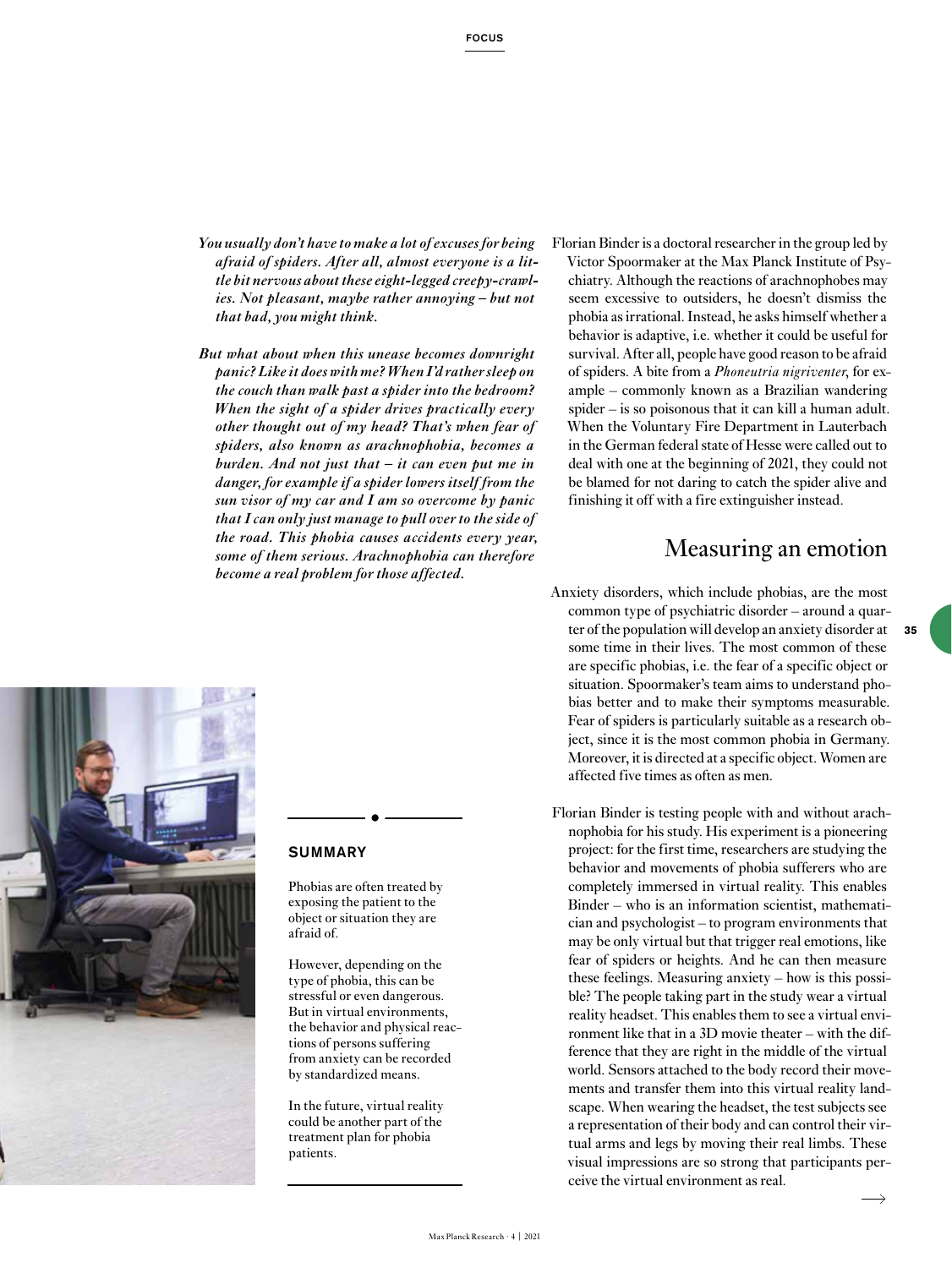- **36**
- The test subjects' reactions then serve as a measure of what they are feeling: the virtual reality headset measures their pupil sizes and tracks their eye movements, while electrodes record their heartbeat. Their movements are logged at the same time. The researchers put all these data together and can then use them, for example, to analyze the avoidance behavior typical of anxiety sufferers. This has enabled them to obtain objective data about anxiety for the first time. In contrast, our previous knowledge of psychological distress and avoidance behaviors in phobia sufferers came from self-assessments. However, subjective statements like these are difficult to compare, since each respondent interprets the questions differently.

# Confrontation as therapy

- Thus the therapies available today are highly individualized and difficult to standardize. Arachnophobia is treated using exposure therapy, which involves exposing the patient to the object of their fear, initially by showing them pictures and videos of spiders, such as tarantulas. Many people with anxiety disorders deal with their fear by avoiding the trigger. However, this does not solve the sufferer's problem – on the contrary, it can make the phobia worse. Patients therefore need to learn to conquer their fear to such an extent that they can gradually approach a real spider and even touch it. However, tarantulas aren't often on hand for therapy sessions. Moreover, a lot of patients find this type of therapy extremely stressful. That's why it is only rarely used.
- *I find out how upsetting a confrontation with the object of my fear can be when I test the University of Basel's Phobys app in preparation for Binder's experiment. A study has shown that people feel less afraid of spiders after they have practiced with Phobys. The program uses "augmented reality" – in other words, it merges the real and virtual worlds. It enables me to project a virtual spider into my real world using my smartphone. I then have to cope with the spider's presence in situations at various "levels of difficulty". However, this type of confrontation is too much for me. As soon as the virtual spider in my cellphone is sitting on the dining room table, my pulse accelerates and my hands start to shake. And when the spider suddenly appears to jump out of my phone, I hurl it across the room in sheer fright. (The app has*

*since modified the test; you can now choose between "mild" and "terrifying".)*

- *This is the state I'm in when I meet Florian Binder at the Max Planck Institute. But he laughs and says, "Don't worry, you don't have to be afraid of shocks in our virtual world." He places the virtual reality headset over my face, and we are ready to start. I am standing in a tiled room. A viewing window descends in the wall opposite me, and I see the spider – far away under a glass bell. I am asked to describe how unpleasant I find the sight of it. Then I am shown a turtle. These two animals will be my companions for the next half hour. The world around me changes; I am now standing hip-deep in water. The pool I am standing in is edged with planks of wood. The spider is on my left, the turtle on my right. My task now is to catch fish and put them into a bucket. How close do I fish to the spider, and how close to the turtle? I prefer to start fishing on the right and keep a close eye on the spider on the other side.*
- *My surroundings change again. Now I'm in a large office, where my task is to take books from a counter and put them on a bookshelf. To do this, I have to walk past a table – the spider is sitting to the left of it, the turtle to the right. I prefer to pass it on the right. But when I go back for the next book, the spider and the turtle have changed places. Although the route past the turtle is longer, I now choose to pass the table on the left. I'm now back in the first room. In front of me on a small table: the spider. After a countdown, I have to walk over – and touch it. I start walking. The spider is black and hairy and crawling around a little. I stretch out my real hand. Through my headset, I see how my virtual hand approaches the spider. At first, I can't bring myself to touch it. My fear gradually mounts. Inside, I'm cheering myself on and laughing at myself. When I finally manage to touch it, the spider recoils in shock. I did it! I am so relieved.*
- *My excursion into the virtual world took a good half hour. Florian Binder removes my headset. It takes a moment for me to remember where I am. Afterwards, Florian Binder explains the data he has obtained from other people taking part in the study. These data largely conform to my own perceptions and behavior. When the test subjects are asked to touch the spider, they initially approach it quickly but hesitate when they are right in front of it. And just like me,*